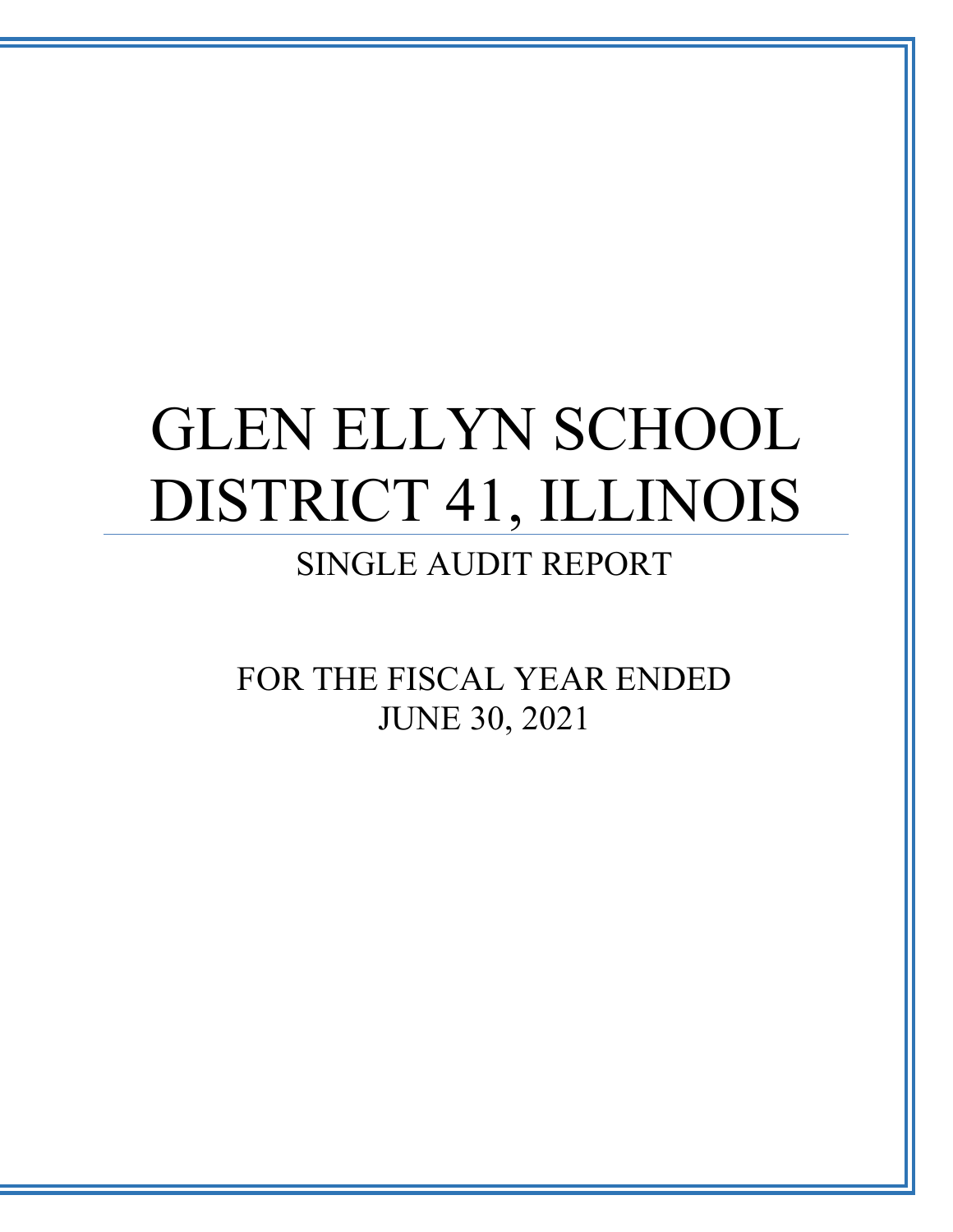# **TABLE OF CONTENTS**

| <b>SCHEDULE OF EXPENDITURES OF FEDERAL AWARDS</b>                                                                                                                                                  |   |
|----------------------------------------------------------------------------------------------------------------------------------------------------------------------------------------------------|---|
| <b>NOTES TO THE SCHEDULE OF EXPENDITURES OF FEDERAL AWARDS</b>                                                                                                                                     |   |
| <b>REPORTS OF INDEPENDENT AUDITORS</b>                                                                                                                                                             |   |
| Report on Internal Control Over Financial Reporting and on<br>Compliance and Other Matters Based on an Audit of Financial Statements<br>Performed in Accordance With Government Auditing Standards | 3 |
| Report on Compliance for Each Major Program and on Internal Control<br>Over Compliance Required by Uniform Guidance and on<br>the Schedule of Expenditures of Federal Awards                       | 5 |
| <b>SCHEDULE OF FINDINGS AND QUESTIONED COSTS</b>                                                                                                                                                   | 8 |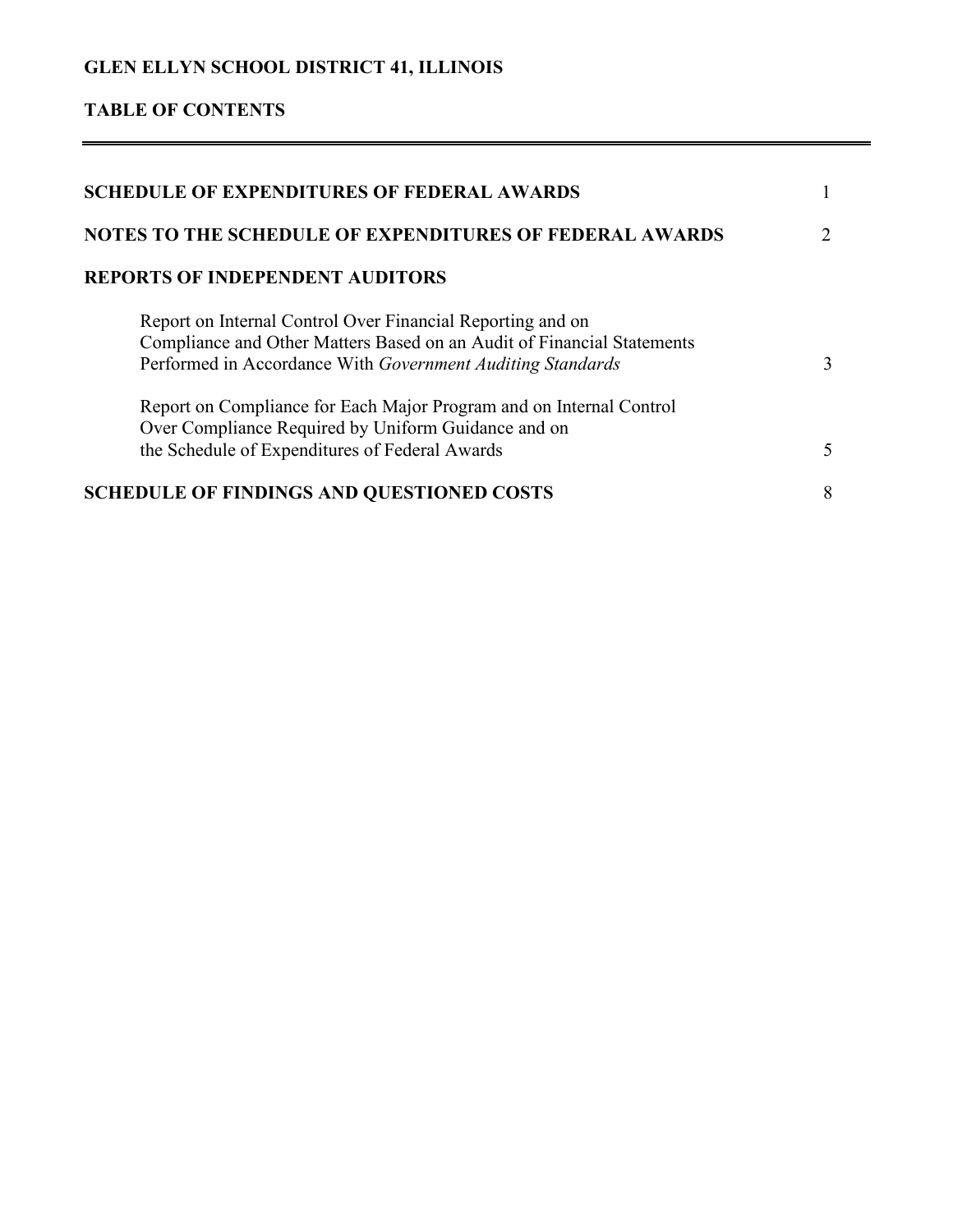|                                            |                                        |                                                  | Federal<br>CFDA |                                      |                      | Provided to<br>Amount |
|--------------------------------------------|----------------------------------------|--------------------------------------------------|-----------------|--------------------------------------|----------------------|-----------------------|
| Federal Grantor                            | Pass-Through Grantor                   | Program Title                                    | Number          | Program/Grant<br>Number              | Expenditures         | Subrecipients         |
| Child Nutrition Cluster                    |                                        |                                                  |                 |                                      |                      |                       |
| United States Department of                | State Board of Education<br>Illinois S | National School Lunch Program                    | 10.555          | 2020-4210                            | 597<br>$\Theta$      |                       |
| Agriculture                                |                                        | School Breakfast Program                         | 10.553          | 2020-4220                            | 133                  | $\blacksquare$        |
|                                            |                                        | Summer Food Service Program                      | 10.559          | 2020-4225                            | 20,744               | $\blacksquare$        |
|                                            |                                        |                                                  | 10.559          | 2021-4225                            | 372,677              | $\blacksquare$        |
|                                            |                                        | Commodities (Non-Cash)                           | 10.555          | $\mathop{\mathbb{N}}\nolimits$       | 25,798               | $\blacksquare$        |
|                                            |                                        | <b>DoD</b> Fresh Fruits                          | 10.555          | $\mathbf{N}\mathbf{A}$               | 31,196               | $\blacksquare$        |
|                                            |                                        |                                                  |                 | <b>Total Child Nutrition Cluster</b> | 451,145              | $\mathbf{I}$          |
| Special Education Cluster (IDEA)           |                                        |                                                  |                 |                                      |                      |                       |
| Department of Education                    | State Board of Education<br>Illinois S | Special Education - IDEA Preschool               | 84.173          | 20214600                             | 47,335               |                       |
|                                            |                                        | Special Education - IDEA                         | 84.027          | 20214620                             | 839,941              | $\blacksquare$        |
|                                            |                                        |                                                  |                 | <b>Total IDEA Cluster</b>            | 887,276              | J,                    |
| Other Programs                             |                                        |                                                  |                 |                                      |                      |                       |
| Department of Education                    | State Board of Education<br>Illinois   | Title I - Low Income                             | 84.010A         | 2020-4300                            | 189                  | ı                     |
|                                            |                                        |                                                  |                 | 2021-4300                            | 298,410              |                       |
|                                            |                                        |                                                  |                 | <b>Total 84.010A</b>                 | 298,599              |                       |
| Department of Education                    |                                        |                                                  |                 |                                      |                      |                       |
|                                            | State Board of Education<br>Illinois   | Title III - Immigrant Education<br>Program       | 84.365          | 2021-4905                            | 82                   |                       |
|                                            |                                        | Title III - Lang Inst Prog-Limited<br>Eng LIPLEP | 84.365          | 2021-4909                            | 42,415               |                       |
|                                            |                                        |                                                  |                 | Total 84.365                         | 42,497               | $\blacksquare$        |
| Department of Education                    | State Board of Education<br>Illinois S | Title II - Teacher Quality                       | 84.367          | 2020-4932                            | 3,713                |                       |
|                                            |                                        |                                                  |                 | 2021-4932                            | 26,188               |                       |
|                                            |                                        |                                                  |                 | Total 84.367                         | 29,901               |                       |
| Department of Education                    | State Board of Education<br>Illinois   | Elementary and Secondary School                  | 84.425D         | 2020-4998                            | 181,820              |                       |
|                                            |                                        | Emergency Relief                                 |                 | 2021-4998                            | 1,066,173            |                       |
|                                            |                                        |                                                  |                 | Total 84.425D                        | $\star$<br>1,247,993 |                       |
| Department of Health and<br>Human Services | N/A                                    | Medical Assistance Program                       | 93.778          | 2021-4991                            | 75,385               |                       |
| TOTAL FEDERAL AWARDS EXPENDED              |                                        |                                                  |                 |                                      | 3,032,796            |                       |
| *Denotes major federal program             |                                        |                                                  |                 |                                      |                      |                       |

**Schedule of Expenditures of Federal Awards**

**GLEN ELLYN SCHOOL DISTRICT NO. 41, ILLINOIS**<br>Schedule of Expenditures of Federal Awards<br>For the Year Ended 30, 2021

**For the Year Ended 30, 2021**

See accompanying notes to the schedule of expenditures of federal awards. See accompanying notes to the schedule of expenditures of federal awards.

 $\leftarrow$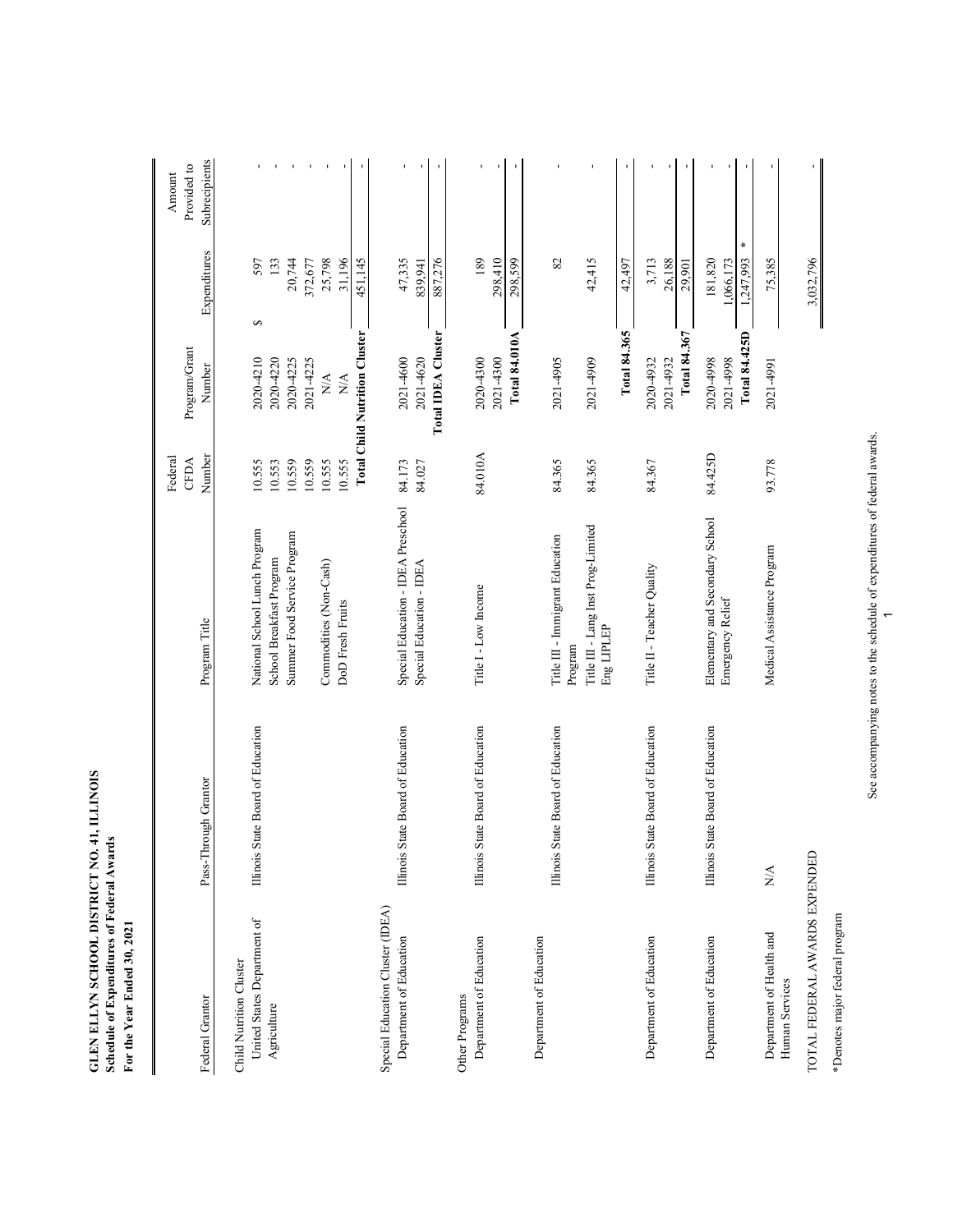#### **Notes to the Schedule of Expenditures of Federal Awards June 30, 2021**

#### **NOTE 1 – BASIS OF PRESENTATION**

The accompanying schedule of expenditures of federal awards (the Schedule) includes the federal grant activity of the School District under programs of the federal government for the year ended June 30, 2021. The information in this Schedule is presented in accordance with the requirements of Uniform Guidance, *Audits of States, Local Governments, and Non-Profit Organizations*. Because the Schedule presents only a selected portion of the operations of the School District, it is not intended to and does not present the financial position, changes in net position, or cash flows of the School District.

#### **NOTE 2 – SUMMARY OF SIGNIFICANT ACCOUNTING POLICIES**

#### **Expenditures**

Expenditures reported on the Schedule are reported on the accrual basis of accounting.

#### **Pass-Through Entities**

Pass-through entity identifying numbers are presented on the Schedule where available.

#### **NOTE 3 – 10% DE MINIMIS INDIRECT COST RATE**

The School District has selected to use a rate other than the 10% de minimis indirect cost rate as permitted by 2 CFR Section 200.414.

#### **NOTE 4 – NONCASH TRANSACTIONS**

The School District received \$56,994 of Federal non-cash commodities passed through the Illinois State Board of Education.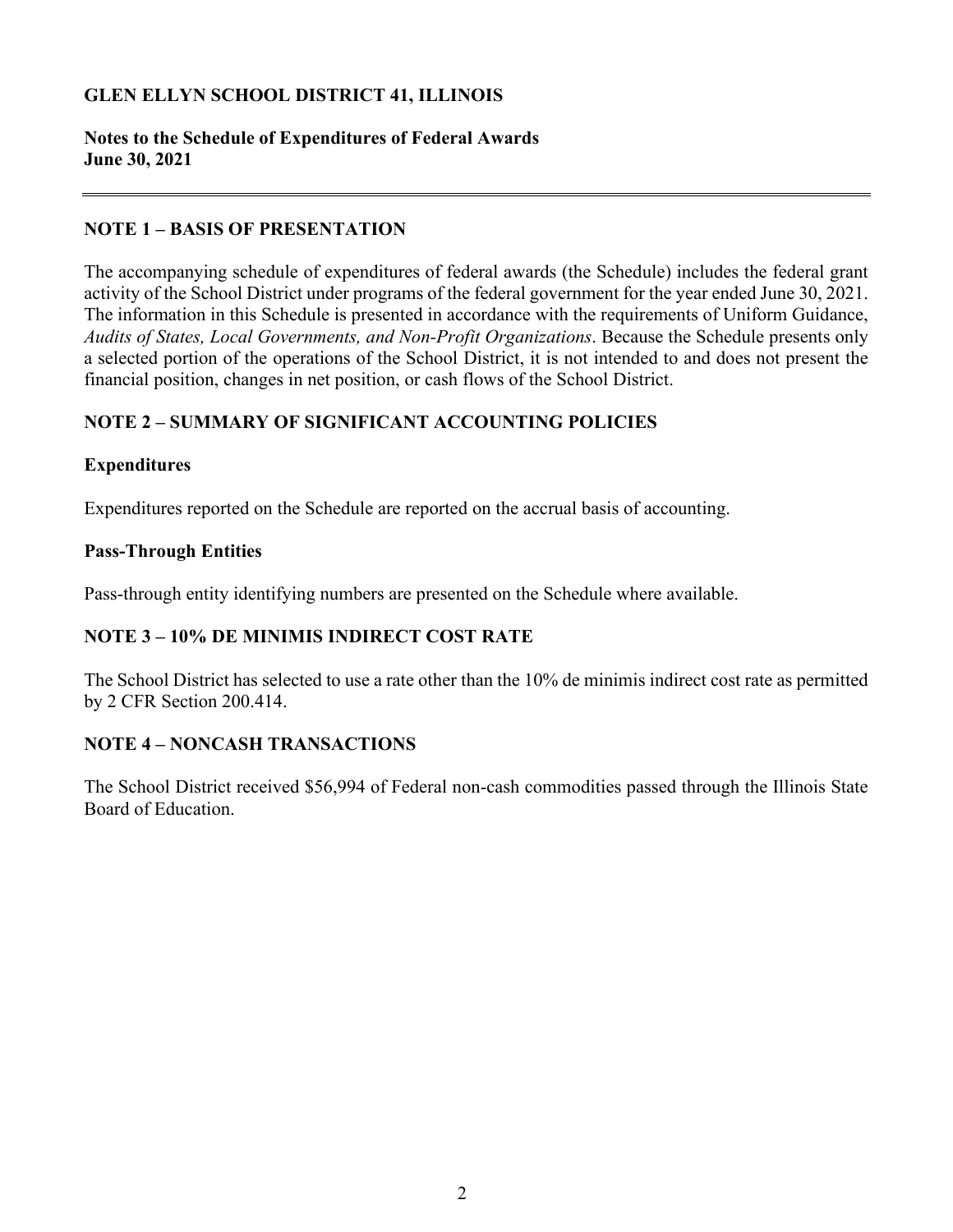PHONE 630.393.1483 · FAX 630.393.2516 www.lauterbachamen.com





CERTIFIED PUBLIC ACCOUNTANTS

#### **INDEPENDENT AUDITORS' REPORT ON INTERNAL CONTROL OVER FINANCIAL REPORTING AND ON COMPLIANCE AND OTHER MATTERS BASED ON AN AUDIT OF FINANCIAL STATEMENTS PERFORMED IN ACCORDANCE WITH** *GOVERNMENT AUDITING STANDARDS*

November 30, 2021

The Board of Education Glen Ellyn School District 41 Glen Ellyn, Illinois

We have audited, in accordance with the auditing standards generally accepted in the United States of America and the standards applicable to financial audits contained in *Government Auditing Standards* issued by the Comptroller General of the United States, the financial statements of the governmental activities, each major fund, and the aggregate remaining fund information of the Glen Ellyn School District 41 (District), Illinois, as of and for the year ended June 30, 2021, and the related notes to the financial statements, which collectively comprise the District's basic financial statements, and have issued our report thereon dated November 30, 2021.

#### *Internal Control over Financial Reporting*

In planning and performing our audit of the financial statements, we considered the District's internal control over financial reporting (internal control) to determine the audit procedures that are appropriate in the circumstances for the purpose of expressing our opinions on the financial statements, but not for the purpose of expressing an opinion on the effectiveness of the District's internal control. Accordingly, we do not express an opinion on the effectiveness of the District's internal control.

A *deficiency in internal control* exists when the design or operation of a control does not allow management or employees, in the normal course of performing their assigned functions, to prevent, or detect and correct, misstatements on a timely basis. A *material weakness* is a deficiency, or a combination of deficiencies, in internal control, such that there is a reasonable possibility that a material misstatement of the District's financial statements will not be prevented, or detected and corrected on a timely basis. A *significant deficiency* is a deficiency, or a combination of deficiencies, in internal control that is less severe than a material weakness, yet important enough to merit attention by those charged with governance.

Our consideration of internal control was for the limited purpose described in the first paragraph of this section and was not designed to identify all deficiencies in internal control that might be material weaknesses or, significant deficiencies. Given these limitations, during our audit we did not identify any deficiencies in internal control that we consider to be material weaknesses. However, material weaknesses may exist that have not been identified.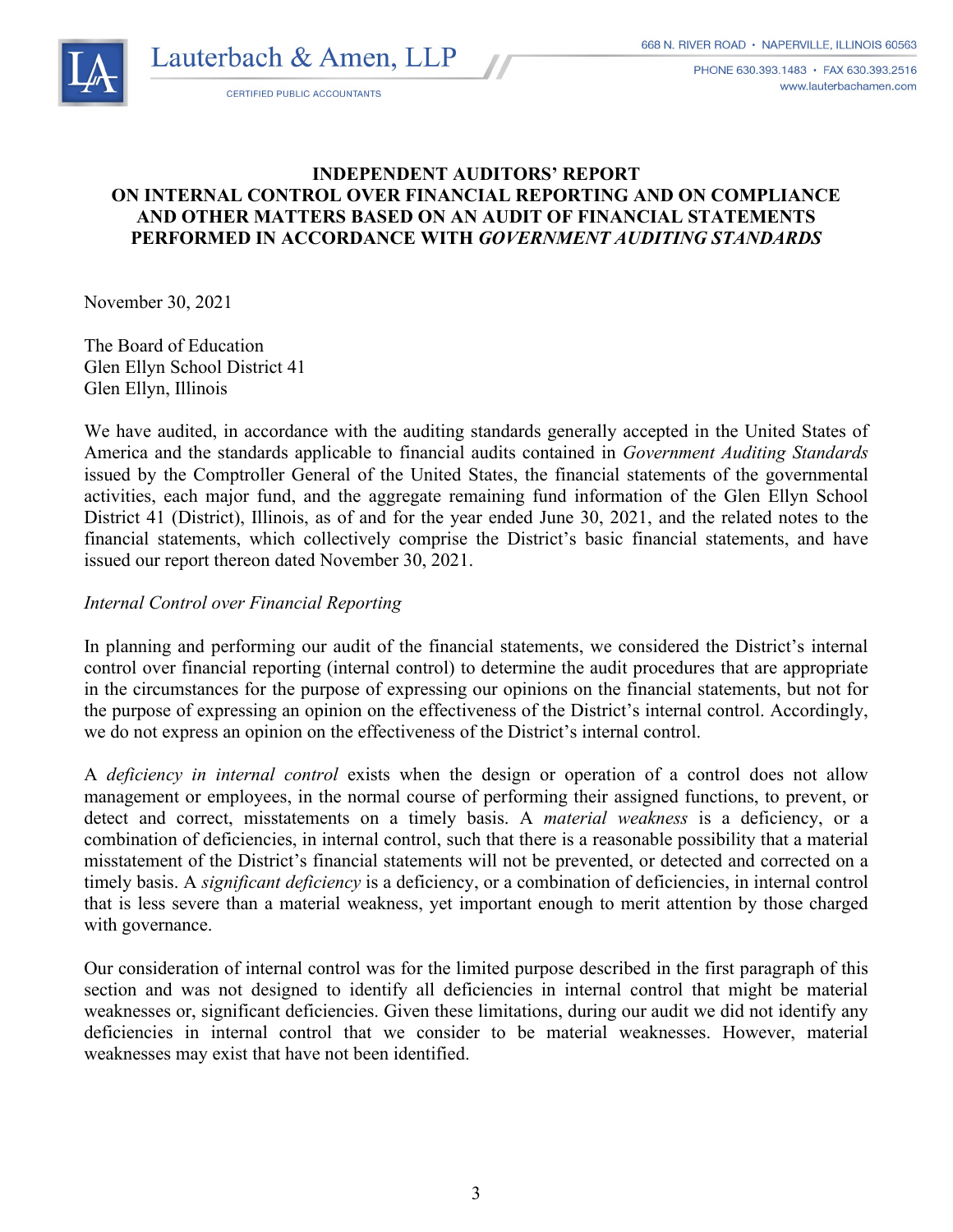#### *Compliance and Other Matters*

As part of obtaining reasonable assurance about whether the District's financial statements are free of material misstatement, we performed tests of its compliance with certain provisions of laws, regulations, contracts, and grant agreements, noncompliance with which could have a direct material effect on the determination of financial statement amounts. However, providing an opinion on compliance with those provisions was not an objective of our audit, and accordingly, we do not express such an opinion. The results of our tests disclosed no instances of noncompliance or other matters that are required to be reported under *Government Auditing Standards.*

We noted certain other matters that we reported to management of the District in a separate letter dated November 30, 2021.

#### *Purpose of this Report*

The purpose of this report is solely to describe the scope of our testing of internal control and compliance and the results of that testing, and not to provide an opinion on the effectiveness of the District's internal control or on compliance. This report is an integral part of an audit performed in accordance with *Governmental Auditing Standards* in considering the District's internal control and compliance. Accordingly, this communication is not suitable for any other purpose.

*Lauterbach & Amen, LLP*

LAUTERBACH & AMEN, LLP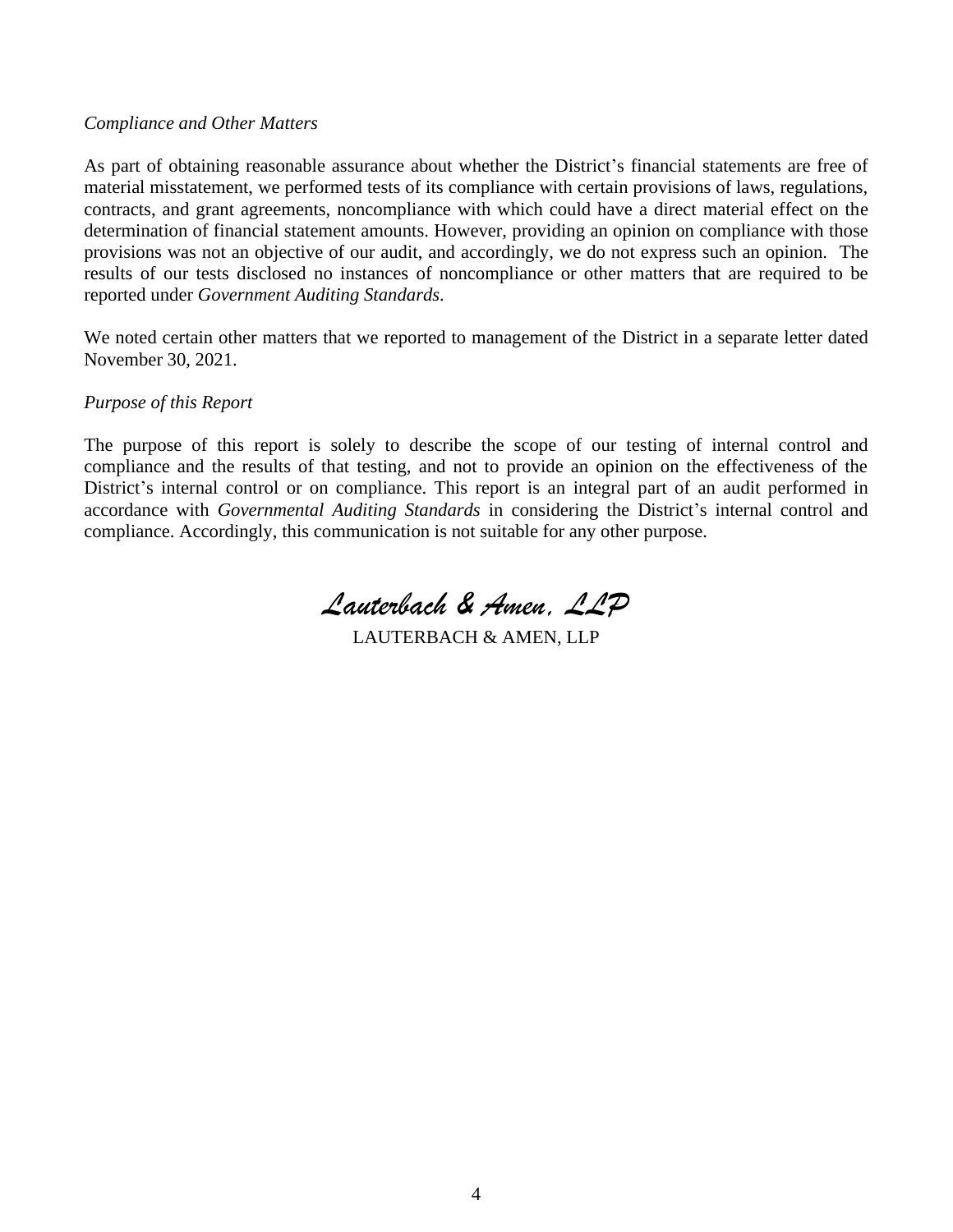PHONE 630.393.1483 · FAX 630.393.2516 www.lauterbachamen.com



#### **INDEPENDENT AUDITORS' REPORT ON COMPLIANCE FOR EACH MAJOR PROGRAM AND ON INTERNAL CONTROL OVER COMPLIANCE REQUIRED BY UNIFORM GUIDANCE AND ON THE SCHEDULE OF EXPENDITURES OF FEDERAL AWARDS**

November 30, 2021

The Board of Education Glen Ellyn School District 41 Glen Ellyn, Illinois

#### *Report on Compliance for Each Major Federal Program*

We have audited the Glen Ellyn School District 41 (District), Illinois' compliance with the types of compliance requirements described in the *Uniform Guidance Compliance Supplement* that could have a direct and material effect on each of the District's major federal programs for the year ended June 30, 2021. The District's major federal programs are identified in the summary of auditor's results section of the accompany schedule of findings and questioned costs.

#### *Management Responsibility*

Management is responsible for compliance with the requirements of laws, regulations, contracts, and grants applicable to its federal programs.

#### *Auditor's Responsibility*

Our responsibility is to express an opinion on compliance for each of the District's major federal programs based on our audit of the types of compliance requirements referred to above. We conducted our audit of compliance in accordance with auditing standards generally accepted in the United States of America; the standards applicable to financial audits contained in *Government Auditing Standards*, issued by the Comptroller General of the United States; and Uniform Guidance, *Audits of States, Local Governments, and Non-Profit Organizations*. Those standards and Uniform Guidance required that we plan and perform the audit to obtain reasonable assurance about whether noncompliance with the types of compliance requirements referred to above that could have a direct and material effect on a major federal program occurred. An audit includes examining, on a test basis, evidence about the District's compliance with those requirements and performing such other procedures as we considered necessary in the circumstances.

We believe our audit provides a reasonable basis for our opinion on compliance for each major federal program. However, our audit does not provide a legal determination of the District's compliance.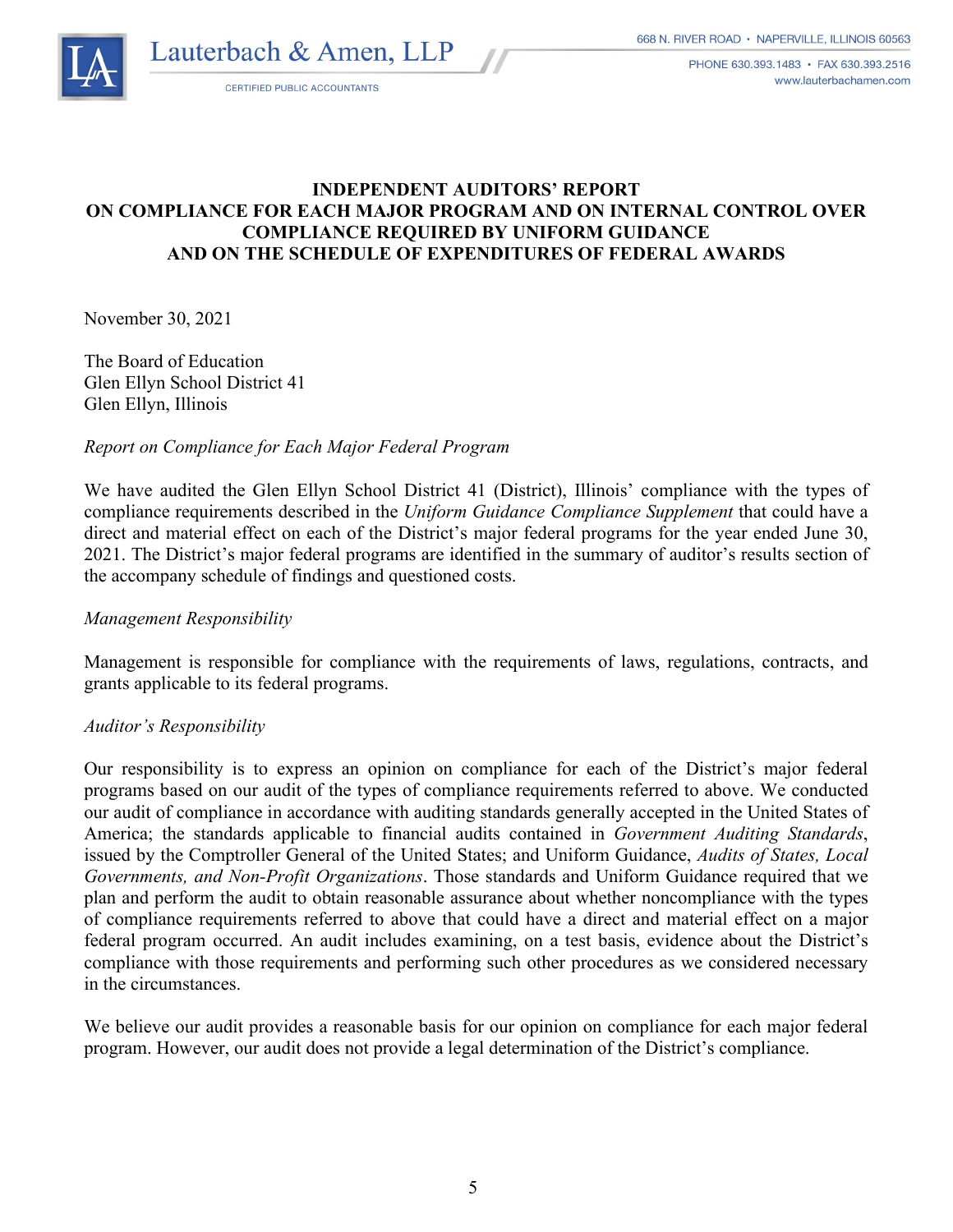#### *Opinion on Each Major Federal Program*

In our opinion, the Glen Ellyn School District 41, Illinois complied, in all material respects, with the types of compliance requirements referred to above that could have a direct and material effect on each of its major federal programs for the year ended June 30, 2021.

#### *Report on Internal Control over Compliance*

Management of the District is responsible for establishing and maintaining effective internal control over compliance with the types of compliance requirements referred to above. In planning and performing our audit of compliance, we considered the District's internal control over compliance with the types of requirements that could have a direct and material effect on each major federal program to determine the auditing procedures that are appropriate in the circumstances for the purpose of expressing an opinion on compliance for each major federal program and to test and report on internal control over compliance in accordance with Uniform Guidance, but not for the purpose of expressing an opinion on the effectiveness of internal control over compliance. Accordingly, we do not express an opinion on the effectiveness of the District's internal control over compliance.

A *deficiency in internal control over compliance* exists when the design or operation of a control over compliance does not allow management or employees, in the normal course of performing their assigned functions, to prevent, or detect and correct, noncompliance with a type of compliance requirement of a federal program on a timely basis. A *material weakness in internal control over compliance* is a deficiency, or combination of deficiencies, in internal control over compliance, such that there is a reasonable possibility that material noncompliance with a type of compliance requirement of a federal program will not be prevented, or detected and corrected, on a timely basis. A *significant deficiency in internal control over compliance* is a deficiency, or a combination of deficiencies, in internal control over compliance with a type of compliance requirement of a federal program that is less severe than a material weakness in internal control over compliance, yet important enough to merit attention by those charged with governance.

Our consideration of internal control over compliance was for the limited purpose described in the first paragraph of this section and was not designed to identify all deficiencies in internal control over compliance that might be material weaknesses or significant deficiencies. We did not identify any deficiencies in internal control over compliance that we consider to be material weaknesses. However, material weaknesses may exist that have not been identified.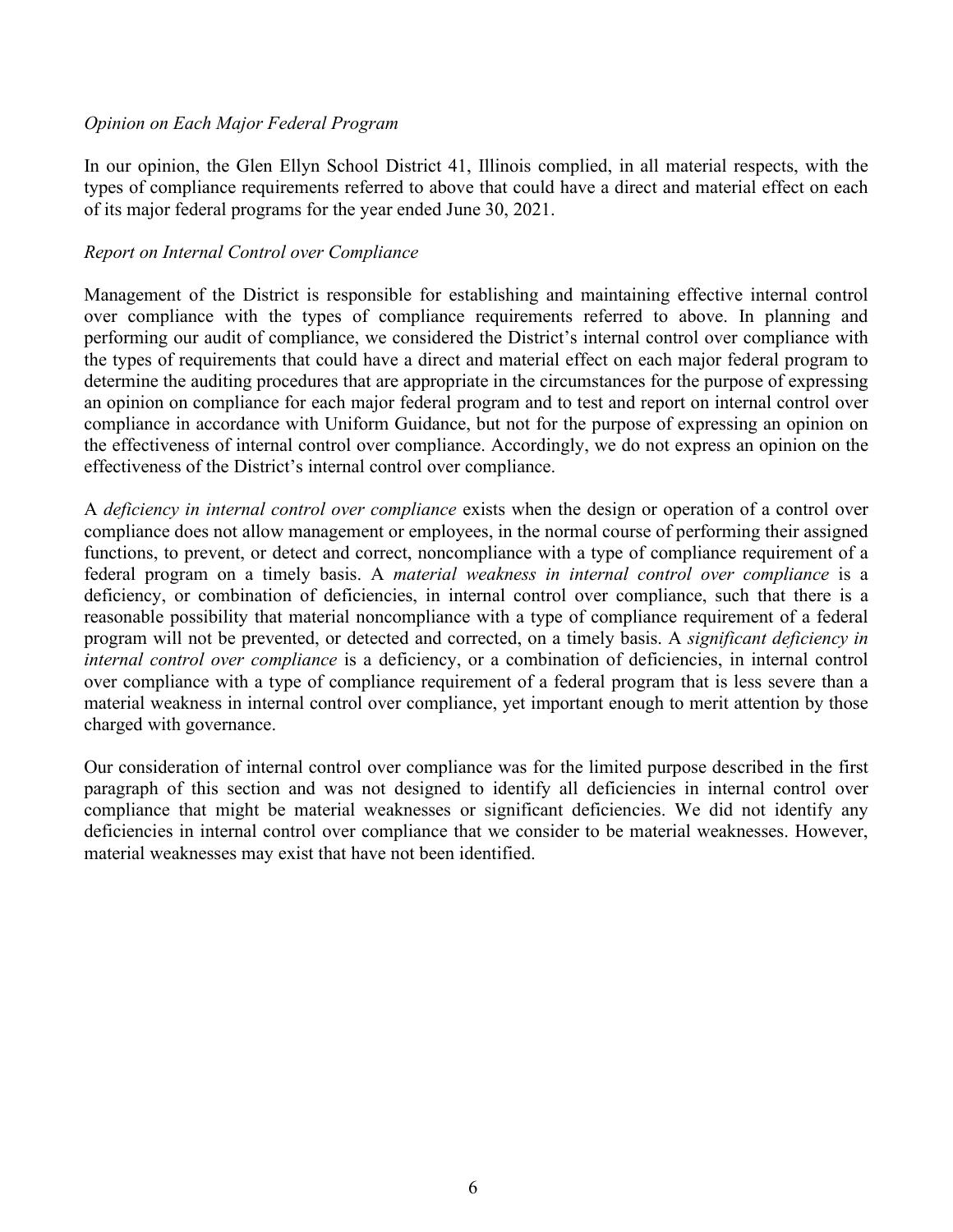#### *Schedule of Expenditures of Federal Awards*

We have audited the financial statements of the governmental activities, each major fund, and the aggregate remaining fund information of the Glen Ellyn School District 41, Illinois as of and for the year ended June 30, 2021, and the related notes to the financial statements, which collectively comprise the District's basic financial statements. We issued our report thereon dated November 30, 2021, which contained unmodified opinions on those financial statements. Our audit was conducted for the purpose of forming opinions on the financial statements that collectively comprise the basic financial statements. The accompanying schedule of expenditures of federal awards is presented for purposes of additional analysis as required by Uniform Guidance and is not a required part of the basic financial statements. Such information is the responsibility of management and was derived from and relates directly to the underlying accounting and other records used to prepare the basic financial statements. The information has been subjected to the auditing procedures applied in the audit of the financial statements and certain additional procedures, including comparing and reconciling such information directly to the underlying accounting and other records used to prepare the basic financial statements or to the basic financial statements themselves, and other additional procedures in accordance with auditing standards generally accepted in the United States of America. In our opinion, the schedule of expenditures of federal awards is fairly stated in all material respects in relation to the basic financial statements as a whole.

The purpose of this report on internal control over compliance is solely to describe the scope of our testing of internal control over compliance and the results of that testing based on the requirements of Uniform Guidance. Accordingly, this report is not suitable for any other purpose.

*Lauterbach & Amen, LLP*

LAUTERBACH & AMEN, LLP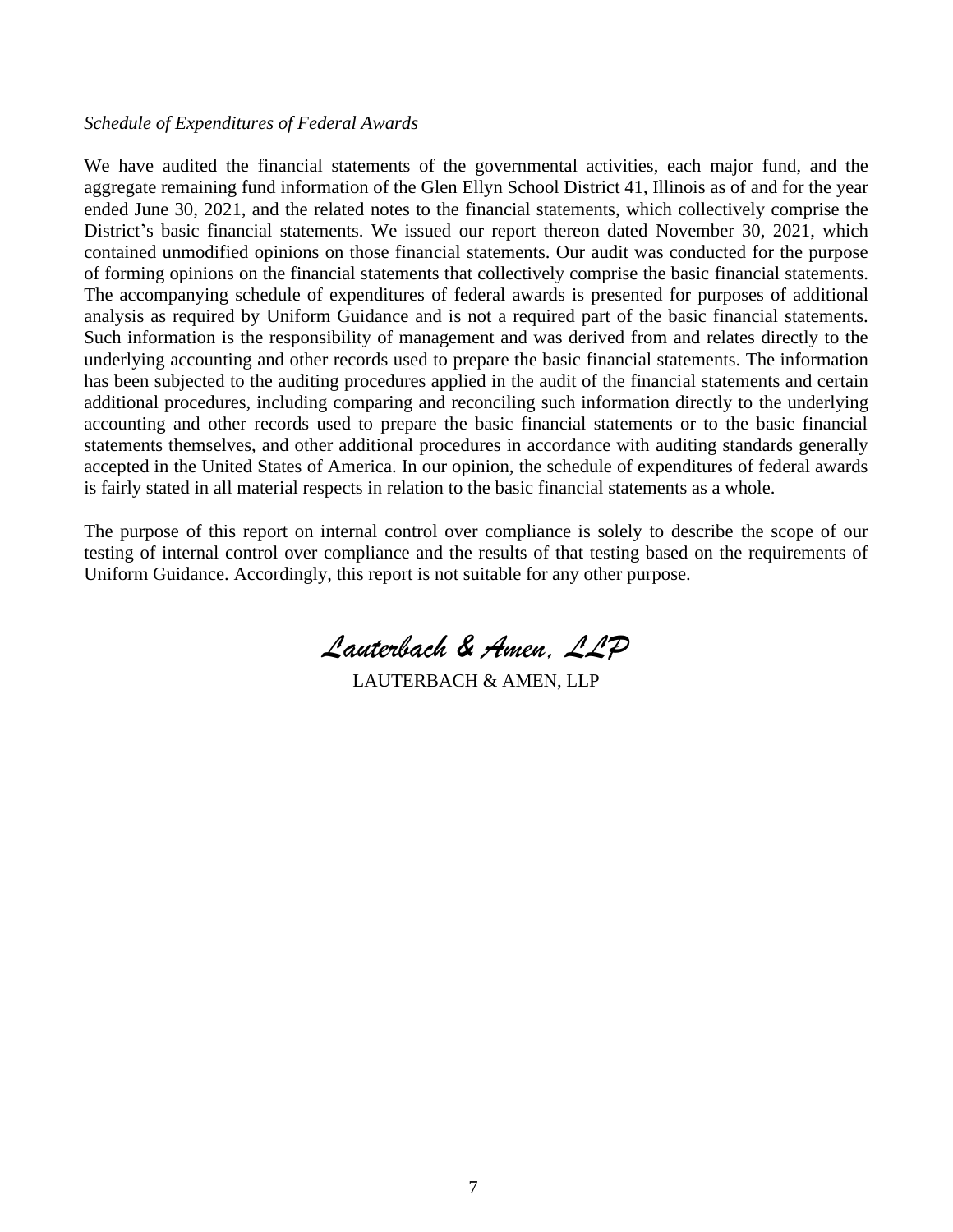#### **Schedule of Findings and Questioned Costs Year Ended June 30, 2021**

### **SECTION 1 – SUMMARY OF AUDITOR'S RESULTS**

#### **Financial Statements**

| Type of auditor's report issued on the financial statements:      |                                                  | Unmodified     |
|-------------------------------------------------------------------|--------------------------------------------------|----------------|
| Internal control over financial reporting:                        |                                                  |                |
| Material weakness(es) identified:                                 |                                                  | N <sub>o</sub> |
| Significant deficiencies identified:                              |                                                  | N <sub>o</sub> |
| Noncompliance material to the financial statements noted:         |                                                  | N <sub>o</sub> |
| <b>Federal Awards</b>                                             |                                                  |                |
| Type of auditor's report issued on compliance for major programs: |                                                  | Unmodified     |
| Internal control over major programs:                             |                                                  |                |
| Material weakness(es) identified:                                 |                                                  | No             |
| Significant deficiencies identified:                              |                                                  | N <sub>o</sub> |
| Any audit findings disclosed that are required to be              |                                                  |                |
| reported in accordance with 2 CFR 200.516(a):                     |                                                  | N <sub>o</sub> |
| Major programs identified:                                        |                                                  |                |
| Name of Federal Program/Cluster<br>$CFDA$ Number(s)               |                                                  |                |
| 84.425D                                                           | Elementary and Secondary School Emergency Relief |                |
| Dollar threshold used to distinguish between                      |                                                  |                |
| Type A and Type B programs:                                       |                                                  | \$750,000      |
| Auditee qualified as a low-risk auditee:                          |                                                  | Yes            |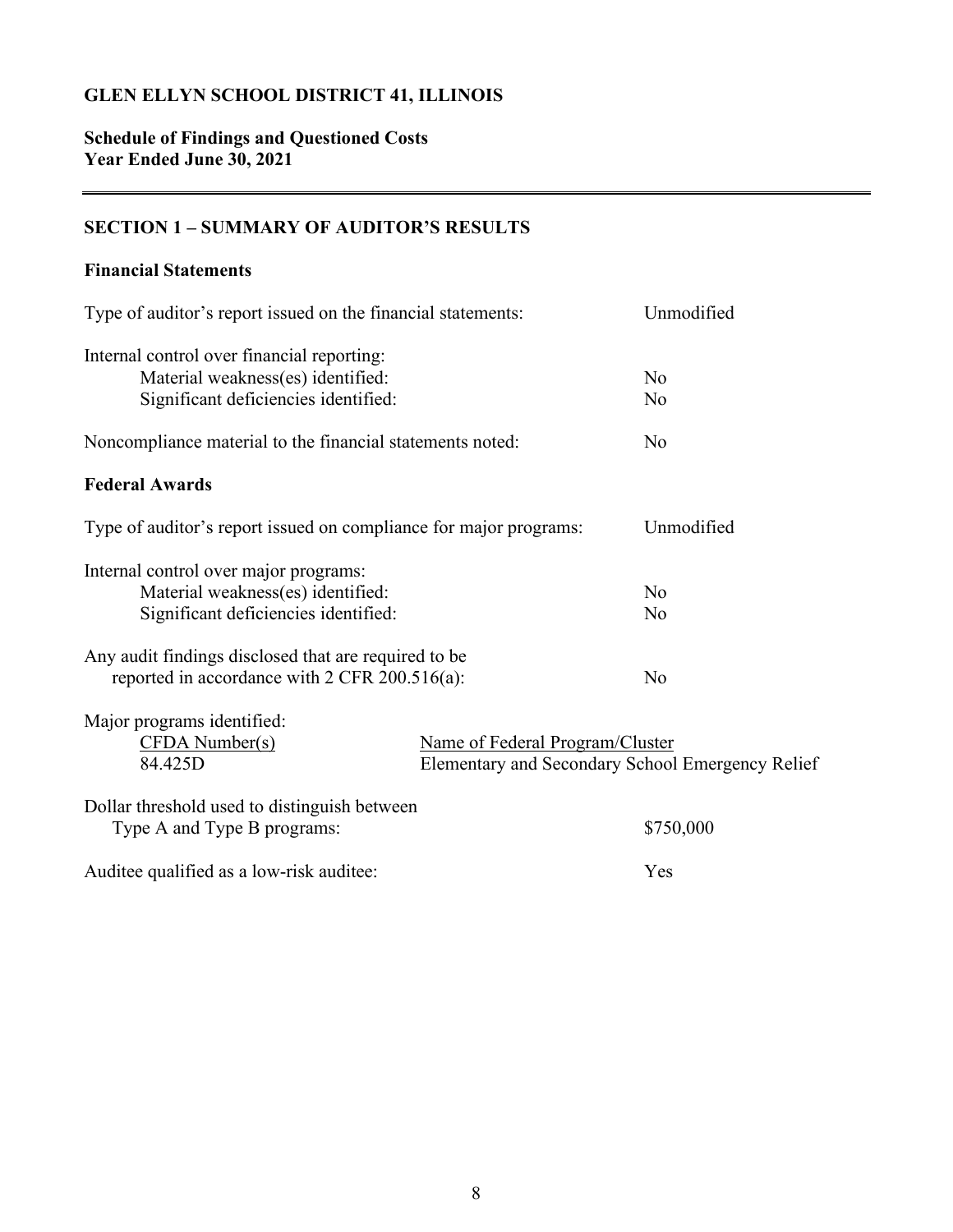**Schedule of Findings and Questioned Costs – Continued Year Ended June 30, 2021**

**SECTION 2 – FINANCIAL STATEMENT AUDIT FINDINGS**

**None**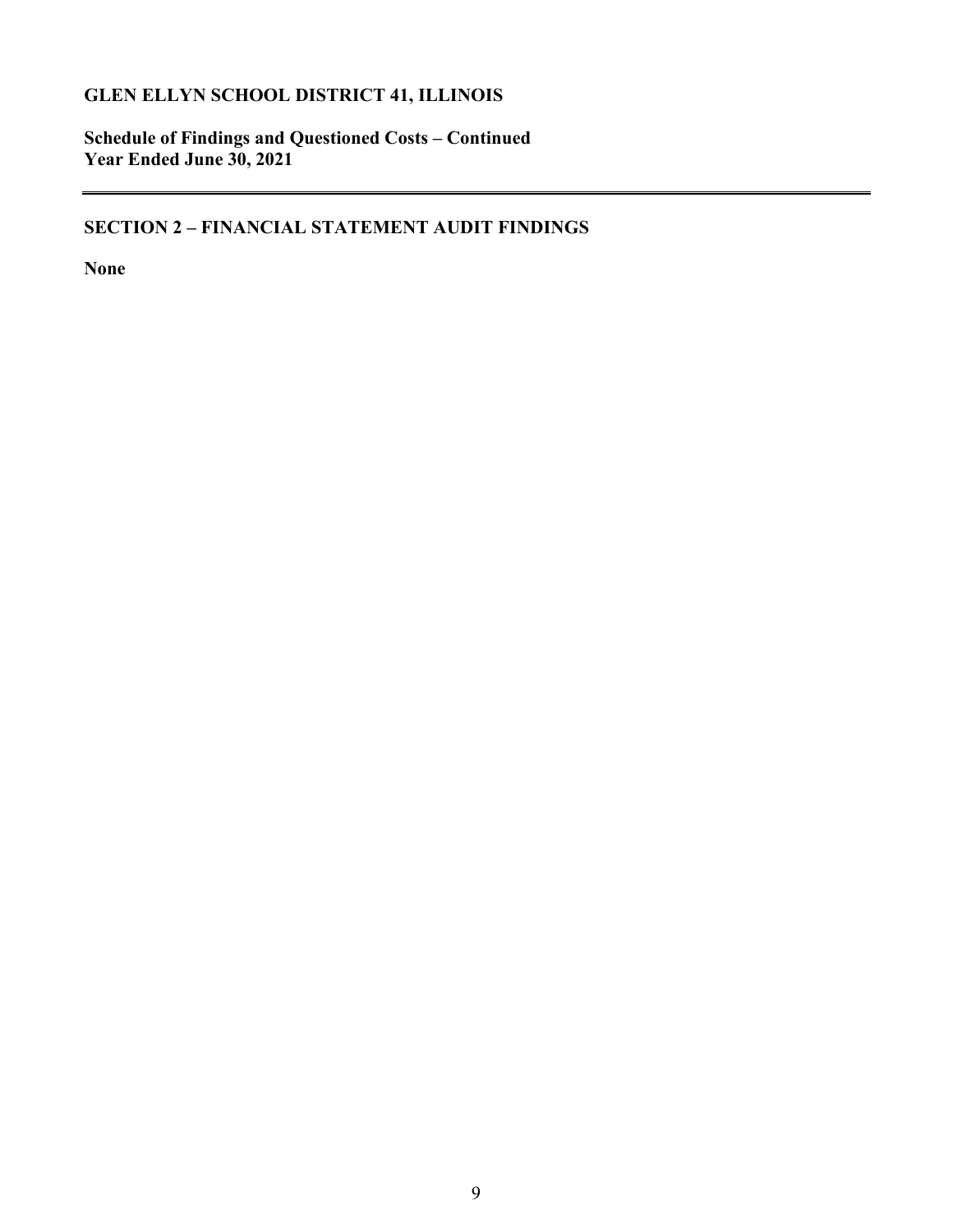**Schedule of Findings and Questioned Costs – Continued Year Ended June 30, 2021**

**SECTION 3 – FEDERAL AWARD FINDINGS AND QUESTIONED COSTS**

**None**